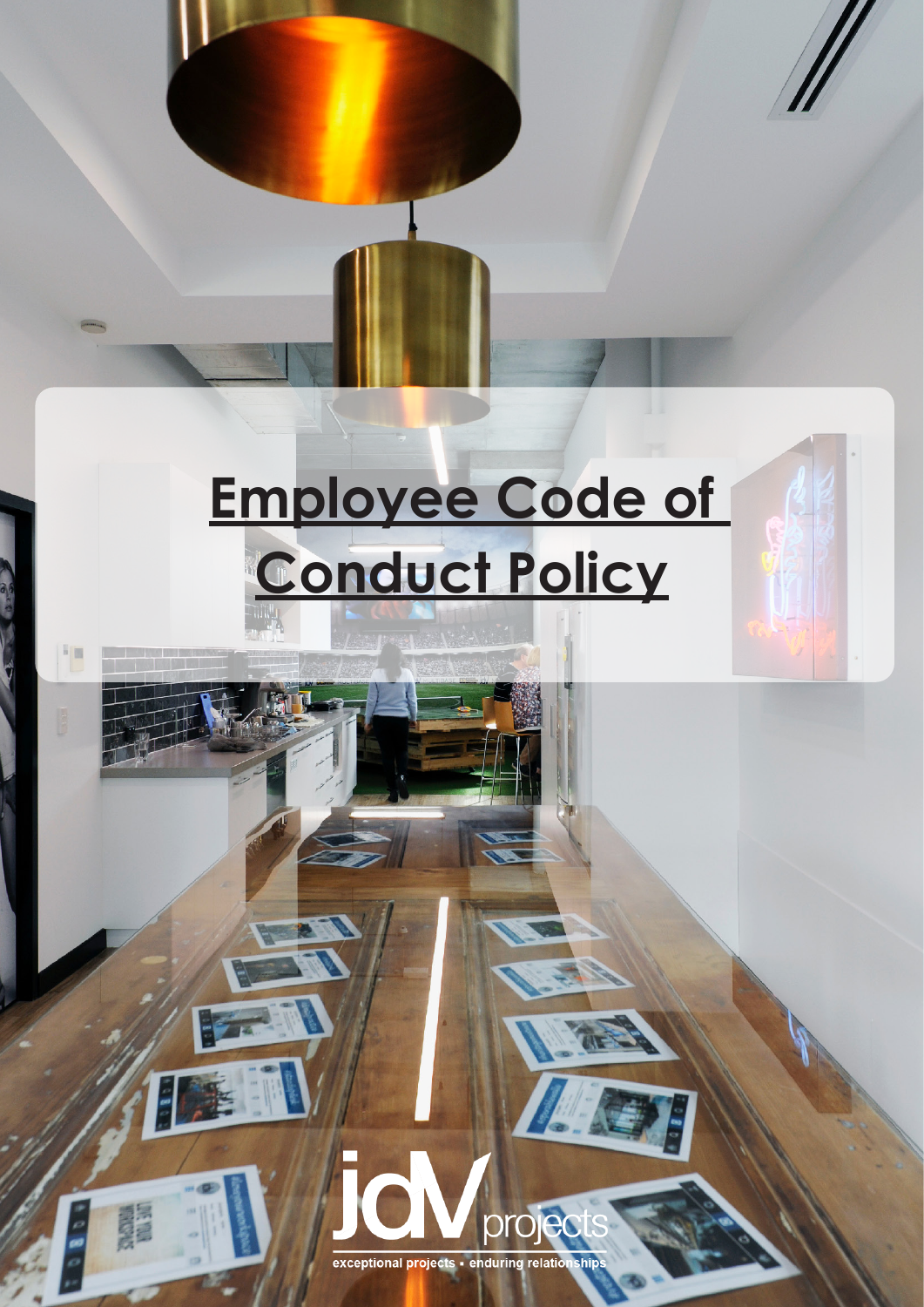# EMPLOYEE CODE OF CONDUCT

In striving to achieve the goals set out in our Vision, Mission, and Company Policies, JDV Projects workers will act with high standards of honesty, integrity, fairness and equity.

The Code of Conduct has been developed so there can be no doubt about the standards of behaviour JDV Projects expects of people in performing their work. Its aim is to assist and enhance JDV Projects reputation for fair and responsible dealings and to help to maintain high standards of corporate and individual behaviour.

All workers have a responsibility to comply with legislation, policies, procedures and the JDV Projects Code of Conduct, perform their duties effectively and act in a manner that promotes a productive and harmonious working environment.

## **JDV Projects Principles**

JDV Projects has set principles that publicly hold us accountable for our actions.

- We apply high ethical standards to our work
- We focus all our activities on market needs
- We alian our operational activities with our strategic goals
- Our management and company structures are simple and transparent
- We strengthen and complement our successful market positions through innovations and rapid implementation on a global basis.

## **Personal & Professional Behaviour**

In performing their duties all workers must work in line with the principles set out above;

- uphold the Mission, Policies and Procedures of JDV Projects including this Code;
- All staff have a duty to take reasonable care for their own health and safety and ensure they do not adversely affect that of others. JDV staff are not to be under the influence of alcohol or drugs, or use alcohol or illegal drugs whilst in the office or on a JDV job site.
- act equitably, fairly and reasonably;
- comply with all applicable statutory and regulatory requirements;
- respect the confidentiality of information entrusted to them in the course of their employment;
- maintain appropriate standards of conduct and behave in a way that upholds the reputation and name of JDV Projects;
- not engage in unlawful behaviour as defined by statute;
- treat other workers, contractors, visitors and members of the public with respect,
- maintain knowledge and understanding of their area of expertise for the efficient performance of their duties;
- exercise their best professional and ethical judgement, making decisions fairly, objectively and without bias, using the factual information available, and where appropriate documenting those decisions;
- comply with professional conduct as documented in the Purchasing Control Procedure
- maintain a co-operative and collaborative approach to all working relationships;
- perform duties diligently and conscientiously and in accordance with proper, reasonable and lawful supervisory directions; and
- ensure efficient and effective use of JDV Projects resources.

#### **Professional Conduct During Client Dealings**

In performing their duties all workers must work in line with the principles set out above;

Workers and representatives of JDV Projects may be required to visit the premises of clients in the course of their work. Under no circumstances are workers to provide their home telephone number or home addresses to clients. Workers may give clients company telephone numbers to use for appointment confirmations or cancellations.

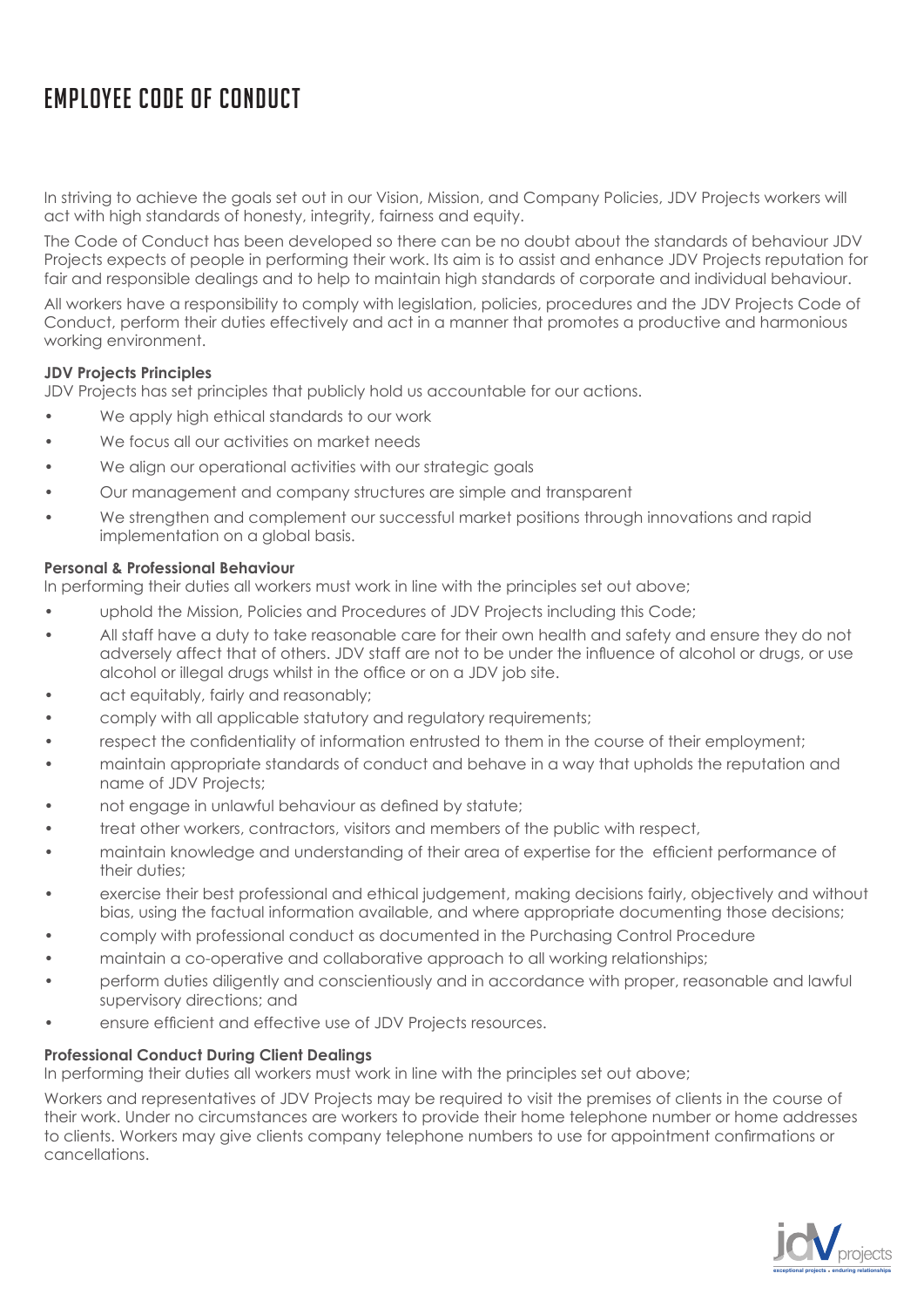# EMPLOYEE CODE OF CONDUCT CONTINUED

Workers are expected to maintain the same high standards of conduct required by the company at all times and must clearly identify themselves before entering a client premises.

If the client makes suggestive remarks or conducts themselves inappropriately while a company worker / representative is on the premises, the worker / representative must make it known to the client that they are not comfortable with the remarks, gestures or conduct. Indicate to the client that they have placed the worker / representative in an uncomfortable situation and politely ask them to stop.

If the conduct / behaviour continues, the worker / representative must excuse themselves and leave the premises immediately.

If a client requests that the worker leave the premises or declines to let the worker enter the premises the worker must depart the premises as soon as possible without argument or debate.

Every client visit must be documented where a circumstance occurs that the worker / representative has had to leave due to the conduct / behaviour of the client, they must also call their manager immediately to report the incident, full details of the visit must be recorded.

All other complaints or other issues about a client should be documented and brought to the attention of the Managing Director as a matter of urgency.

If at any time during a visit, individuals or conditions appear unsafe or threatening for any reason, workers must leave the premises at once.

Workers are instructed to use the following safety measures during premises visits:

- • Confirm directions to the premises.
- Carry a mobile telephone with a charged battery.
- Park in full view of the client's premises. Avoid parking in side streets.
- Use common thoroughfares and avoid isolated stairs.
- Never enter or stay in a premises if your personal safety is threatened.

#### **Drivers licence and other relevant licences**

JDV Projects insists on safety in the workplace and encourages the same on public roads and amenities. Breaking of road rules and loss of drivers' licence points affects both the safety of workers and the performance and productivity of the company.

Should a worker be required to drive a motor vehicle or other vehicle during the course of their employment it is mandatory for each worker to ensure that their licence is current. A worker must also notify the company immediately should their licence no longer be valid for any reason. Failure to do so and continuing to drive on JDV Projects business may result in termination of employment.

# **Company Property**

Workers entrusted with Company property of JDV Projects, such as equipment, materials, building facilities and general company property, shall ensure that the item is maintained and well cared for at all times.

Loss, damage or defectiveness of such item, must be reported immediately.

# **Theft**

All materials, resources and equipment owned by JDV Projects are the property of the company. Taking of these materials and resources for personal gain is considered theft.

If an individual has been suspected of taking company property they shall be investigated or asked to present their belongings for a search. If it is found that company property has been taken without the consent of a manager, this will lead to dismissal.

Individual(s) found taking company property for personal gain will be expected to return these goods or to reimburse the company for the cost of these goods upon dismissal.